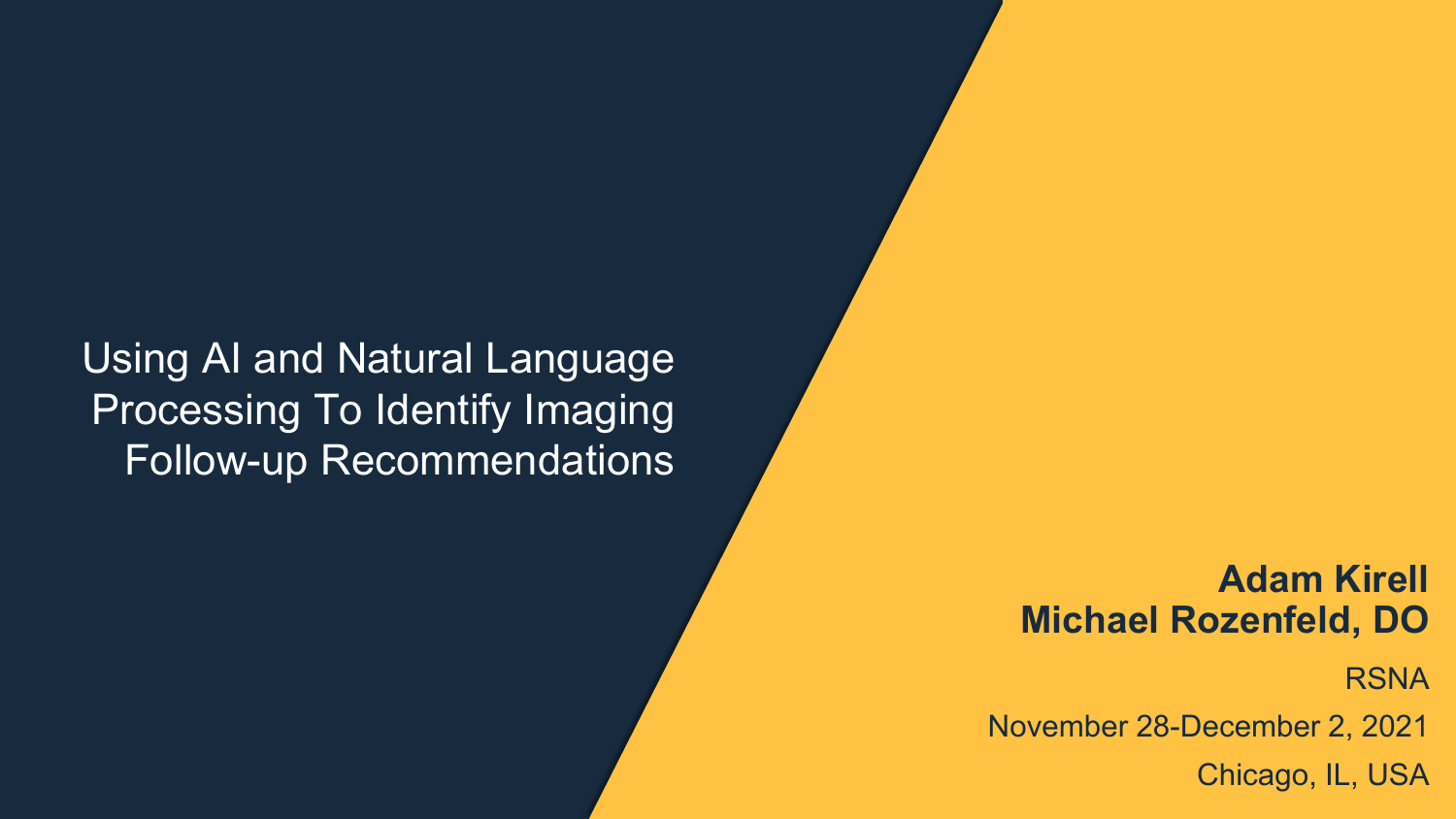### **Introduction: This study investigates the effectiveness of AI for tracking follow-up recommendations – Why?**

**>50%**

of (non-urgent) follow-up recommendations **are delayed or completed missed**

Bad for Patients **100M**

missed follow-up recommendations per year **80k**

Unnecessary deaths per year

Bad for Providers (S

**\$150B+**

missed revenue opportunity

**1 in 5** malpractice cases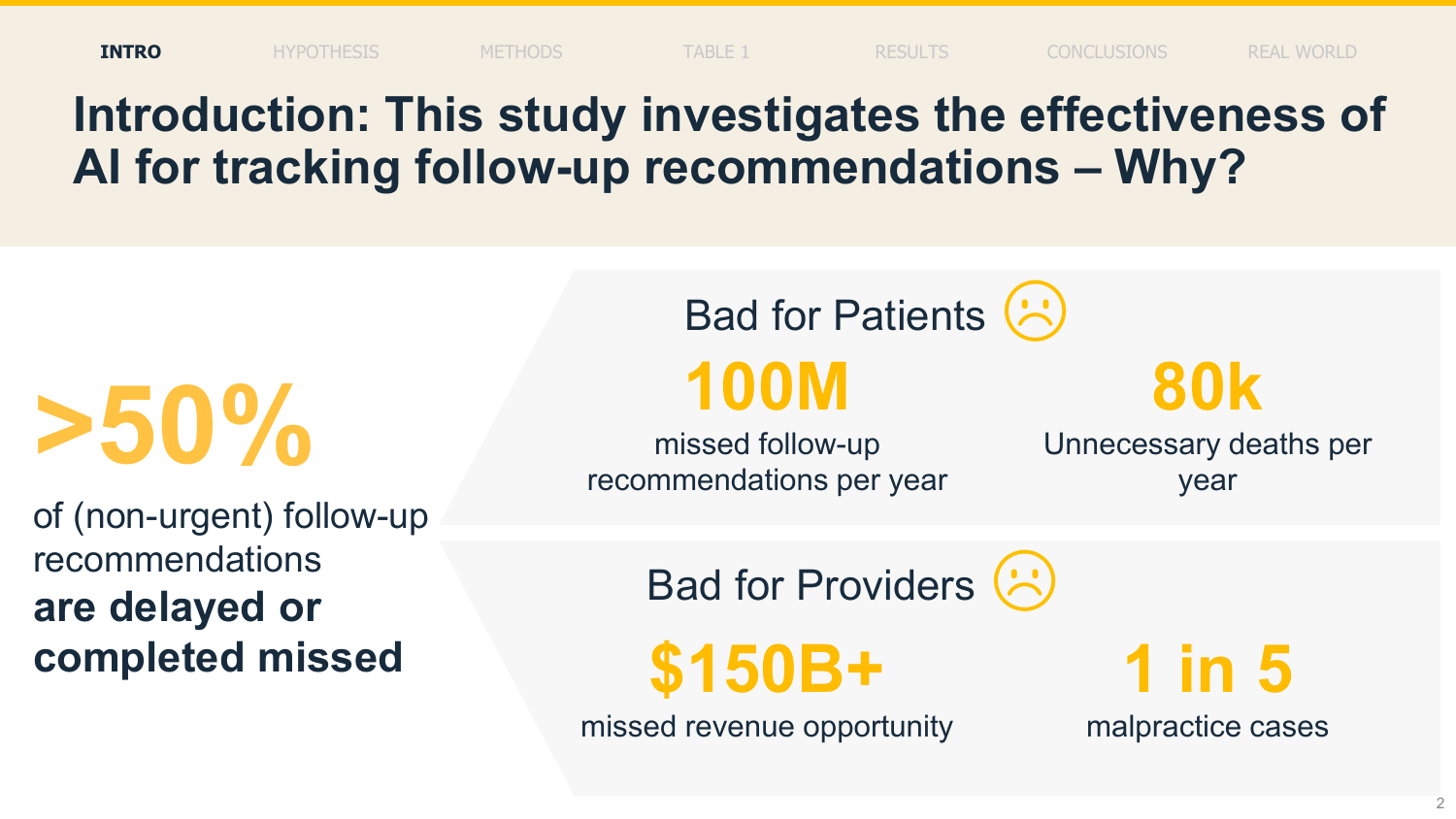INTRO **HYPOTHESIS** METHODS TABLE 1 RESULTS CONCLUSIONS REAL WORLD

### **Hypothesis: AI, NLP and automation can accurately classify reports in less time than manual tagging**

### **Accurately Identify Recommendations**

The AI and NLP algorithm will accurately identify dictated follow-ups by extracting key data from radiology report text

We anticipated the algorithm maintaining **>90%** 

true positive rate when compared with the gold standard of manual tagging

## **Faster than Manual Tagging**

Automation will allow the algorithm to process the same number of reports as a human with significantly less time and effort

We anticipated the algorithm processing reports



faster than a human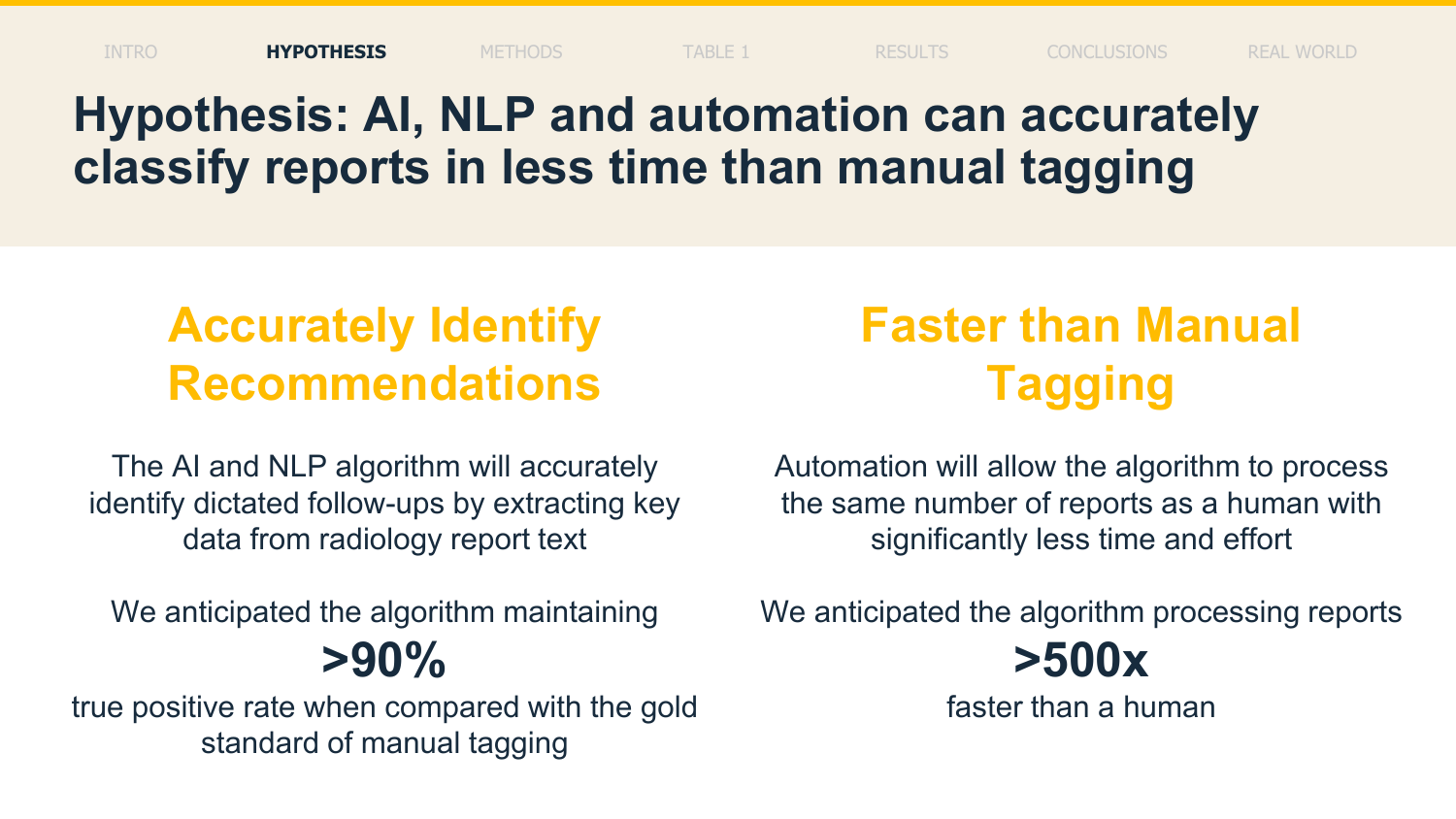### **Methods: Rules based NLP Algorithm vs trained human staff tagging radiology reports**

#### **1392 randomized radiology reports selected for analysis**

Dictated by board certified radiologists at a single academic hospital system

### **Rules based NLP (Within Health, NY, WWW.Seewithin.co) applied to reports**

5 rules were applied to determine if a recommendation was present - Table 1

#### **Manual tagging**

3 staff members trained on NLP rules, read and tagged all reports

#### **Accuracy & Time measured**

Compared accuracy & processing time of NLP to manual tagging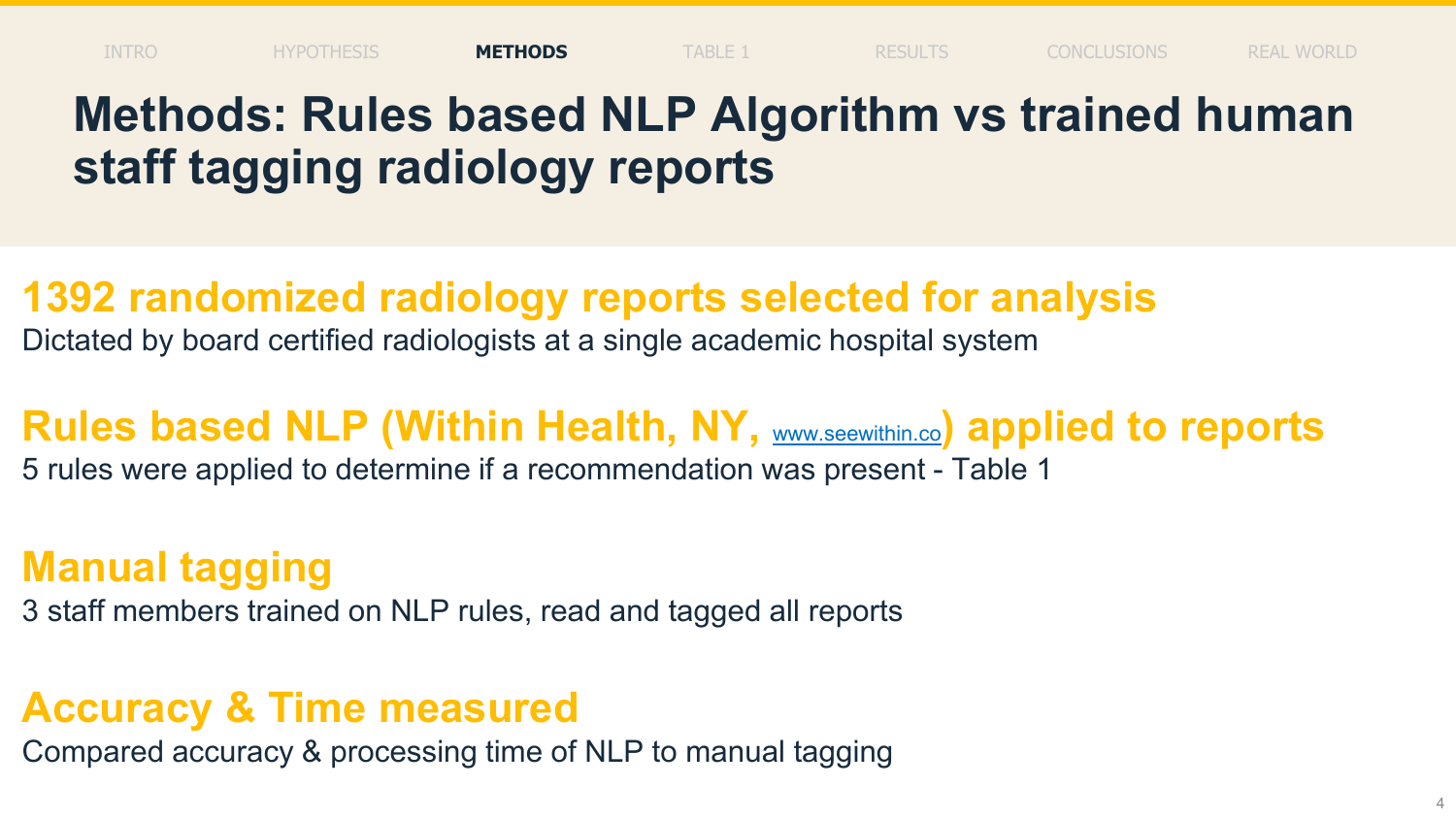### **Table 1: Rules used to determine if a recommendation is present in the radiology report**

| Table 1: NLP Inclusion and Exclusion criteria for determining if an imaging recommendation is<br>present |                                                                                                                    |  |
|----------------------------------------------------------------------------------------------------------|--------------------------------------------------------------------------------------------------------------------|--|
| Rule 1                                                                                                   | Include cases that specifically recommend follow-up imaging (e.g. "CT", "MRI", "imaging")                          |  |
| Rule 2                                                                                                   | Include cases that recommend interventional procedures (e.g. "FNA)                                                 |  |
| Rule 3                                                                                                   | Track each recommendation separately if report includes multiple recommendations                                   |  |
| Rule 4                                                                                                   | Exclude cases that don't recommend follow-up imaging (e.g. "per guidelines", "per protocol")                       |  |
| Rule 5                                                                                                   | Exclude follow-up recommendations for direct visualization, biopsies without imaging, or other<br>specialty visits |  |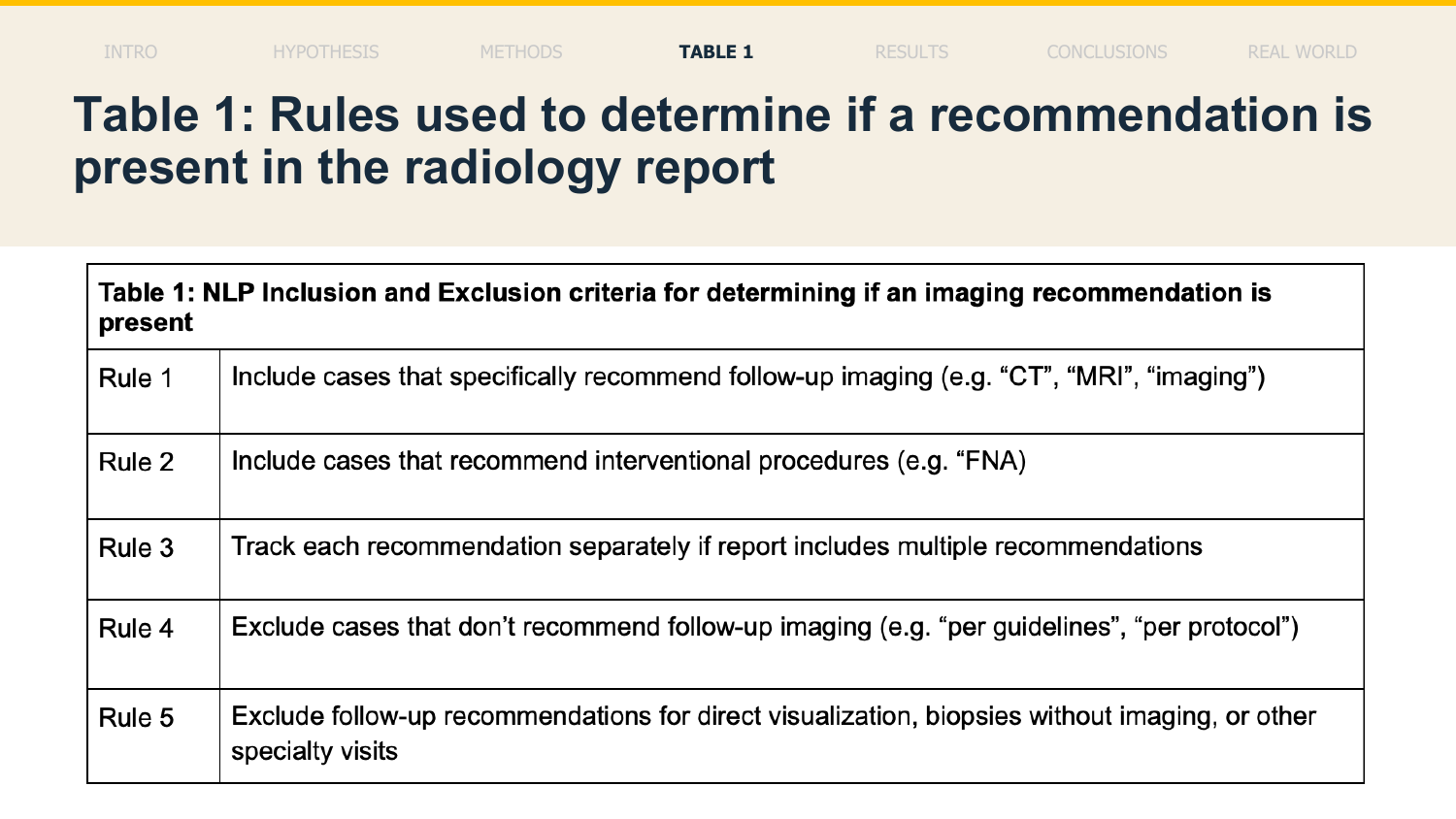### **Results: NLP accurately identified recommendations in significantly less time than humans**

#### **NLP Accurately Identified** 98.2% **of recommendations**

| Table 2               | <b>NLP Classified Positive</b> | NLP Classified Negative |
|-----------------------|--------------------------------|-------------------------|
| Manual Positive (738) | 725 (98.2%)                    | 13 (1.8%)               |
| Manual Negative (654) | 147 (22.5%)                    | 507 (77.5%)             |

Sensitivity: 98.2% Specificity: 77.5%

#### **NLP Processing in 55 seconds vs 93 hours for manual tagging**

| Table 3        | Processing Time         |  |
|----------------|-------------------------|--|
| NLP Tagging    | .015 hours (55 seconds) |  |
| Manual Tagging | 93 hours                |  |

Reports processed > 6000x faster by NLP than humans

Manually tagged reports required 4 minutes per report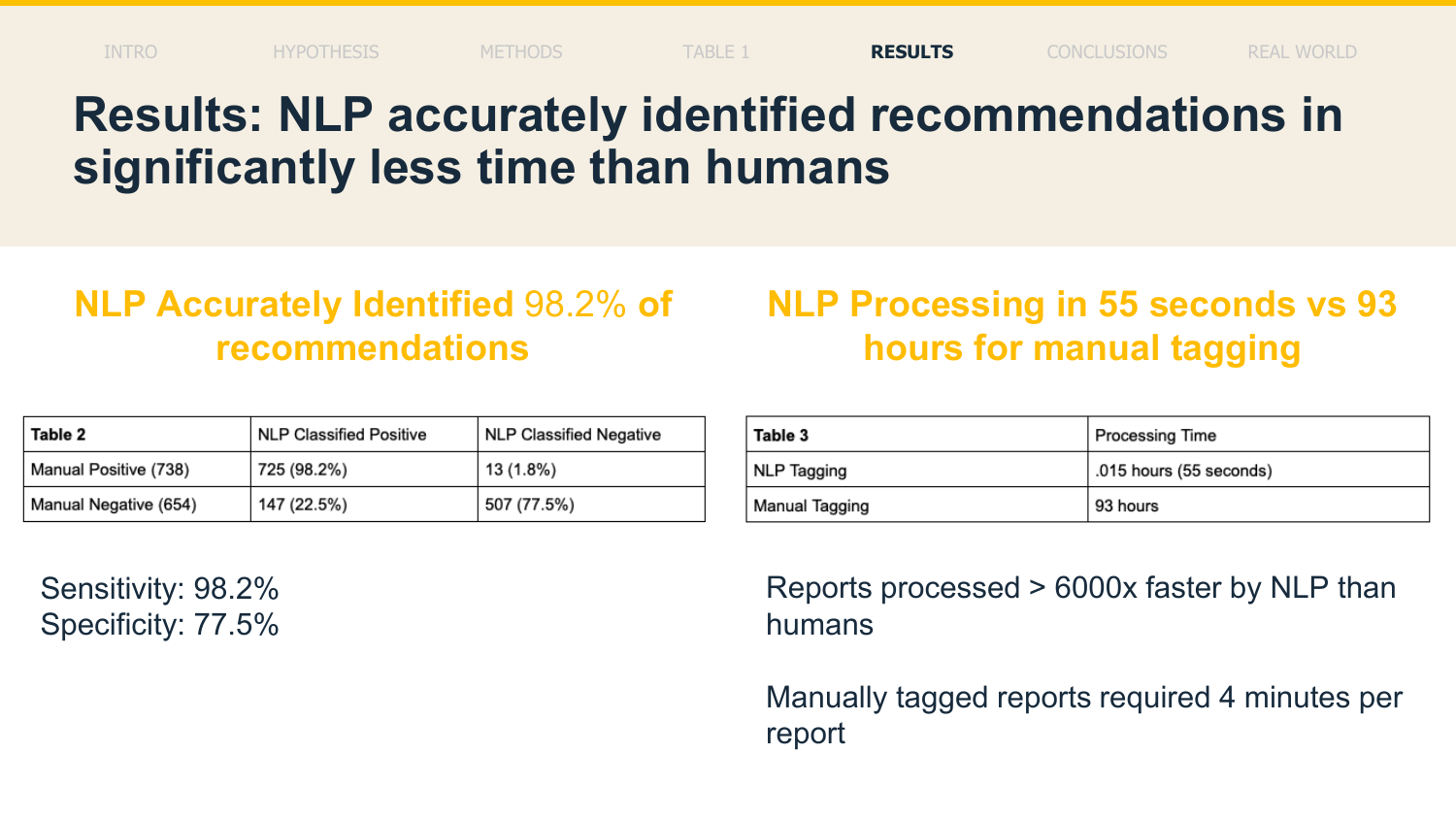### **Conclusions: Emerging technologies such as AI and NLP can be accurate and useful in radiology workflows**

**AI & NLP is accurate for identifying recommendations and associated details (time, modality, anatomy etc.)**

**AI & NLP can reduce time needed to identify at-risk patients and target them for intervention**

**Automation can compliment manual workflows and significantly reduce admin time**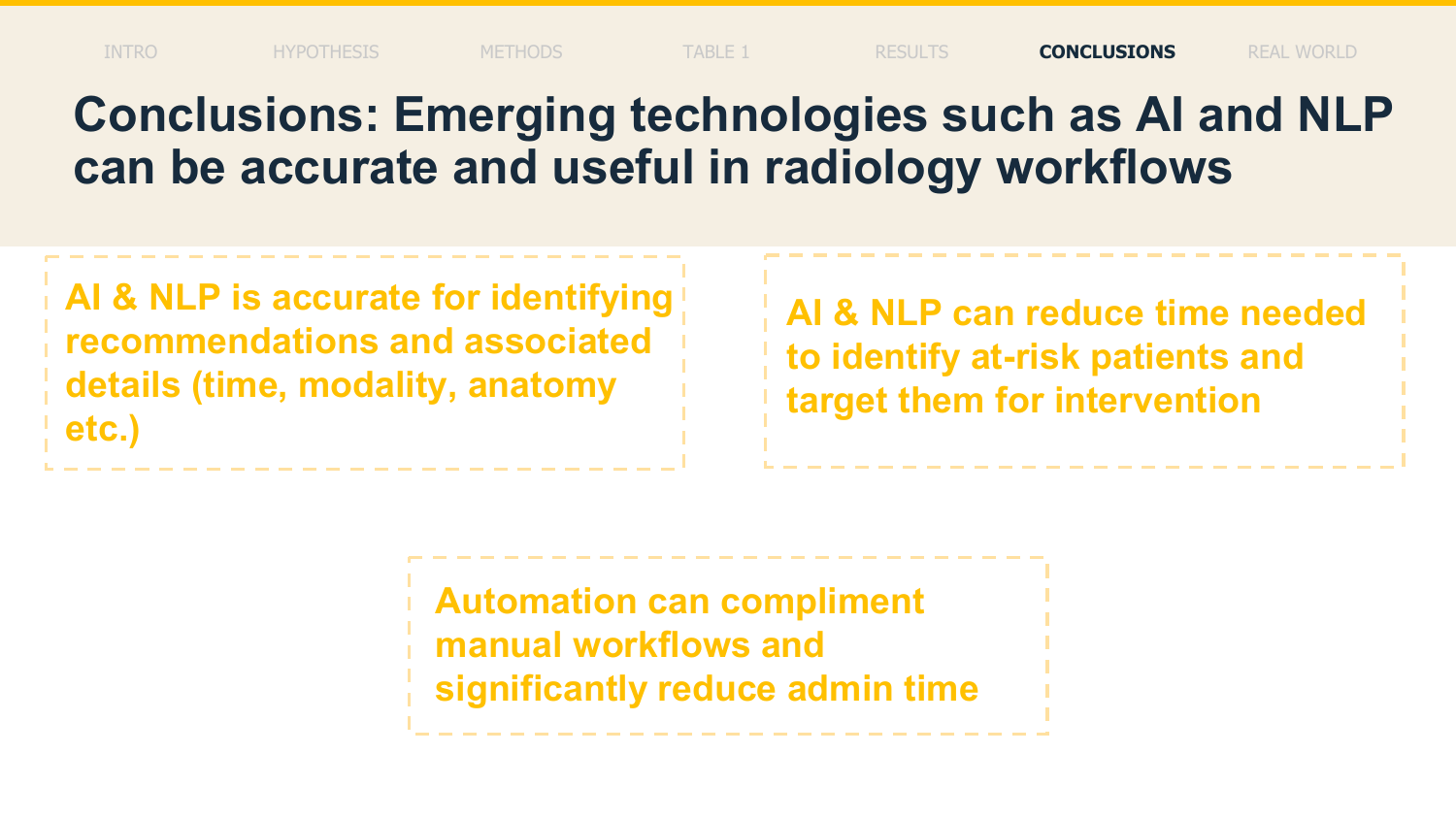### **Real World Applications: AI & NLP can have a major impact on patient care and provider practices**

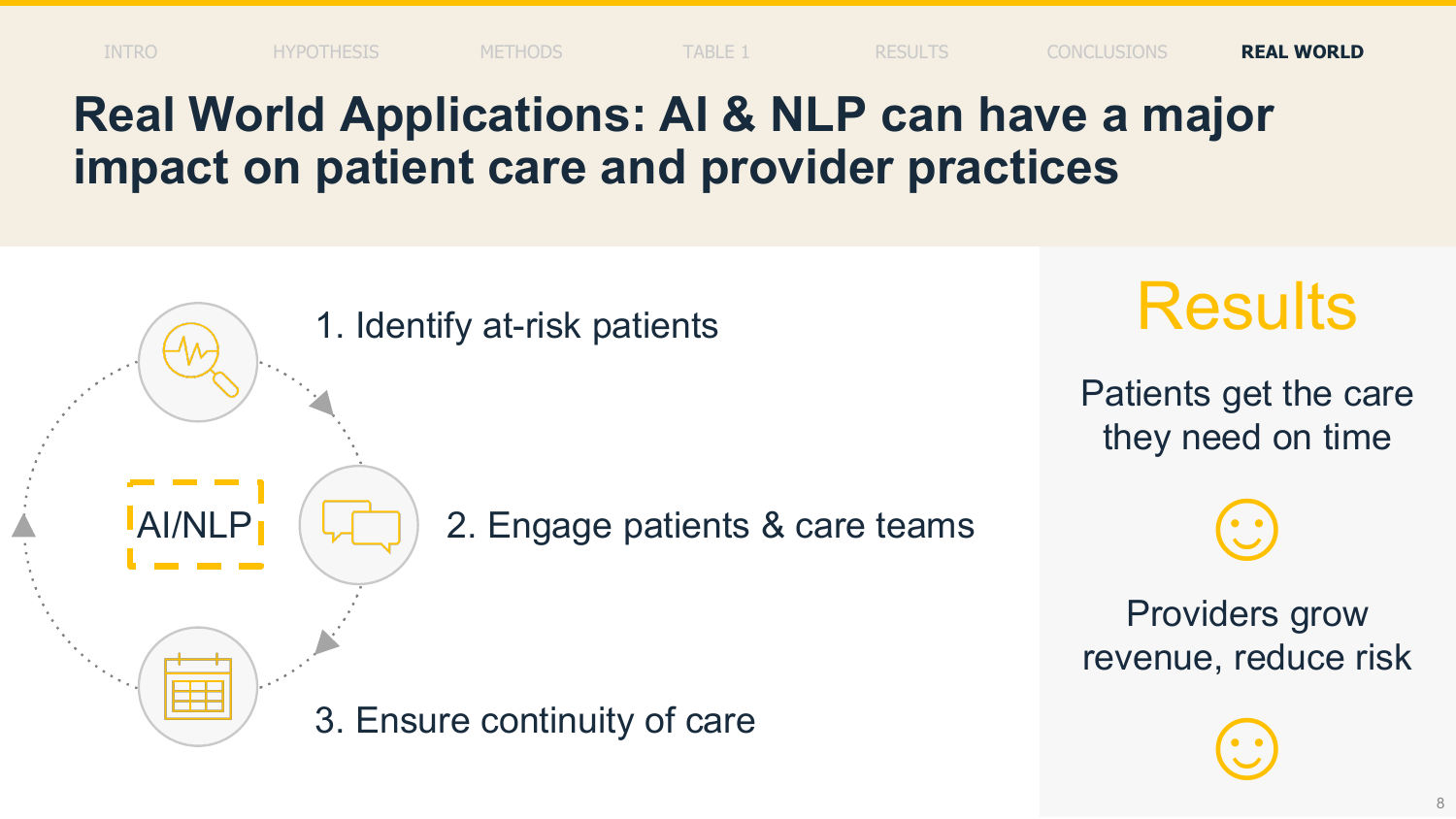# **Thank You**

**To learn more, please reach out**

Adam Kirell, CEO, Within Health, [adam@seewithin.co](mailto:adam@seewithin.co) **Michael Rozenfeld, DO**, [mikerozenfeld@gmail.com](mailto:mikerozenfeld@gmail.com)